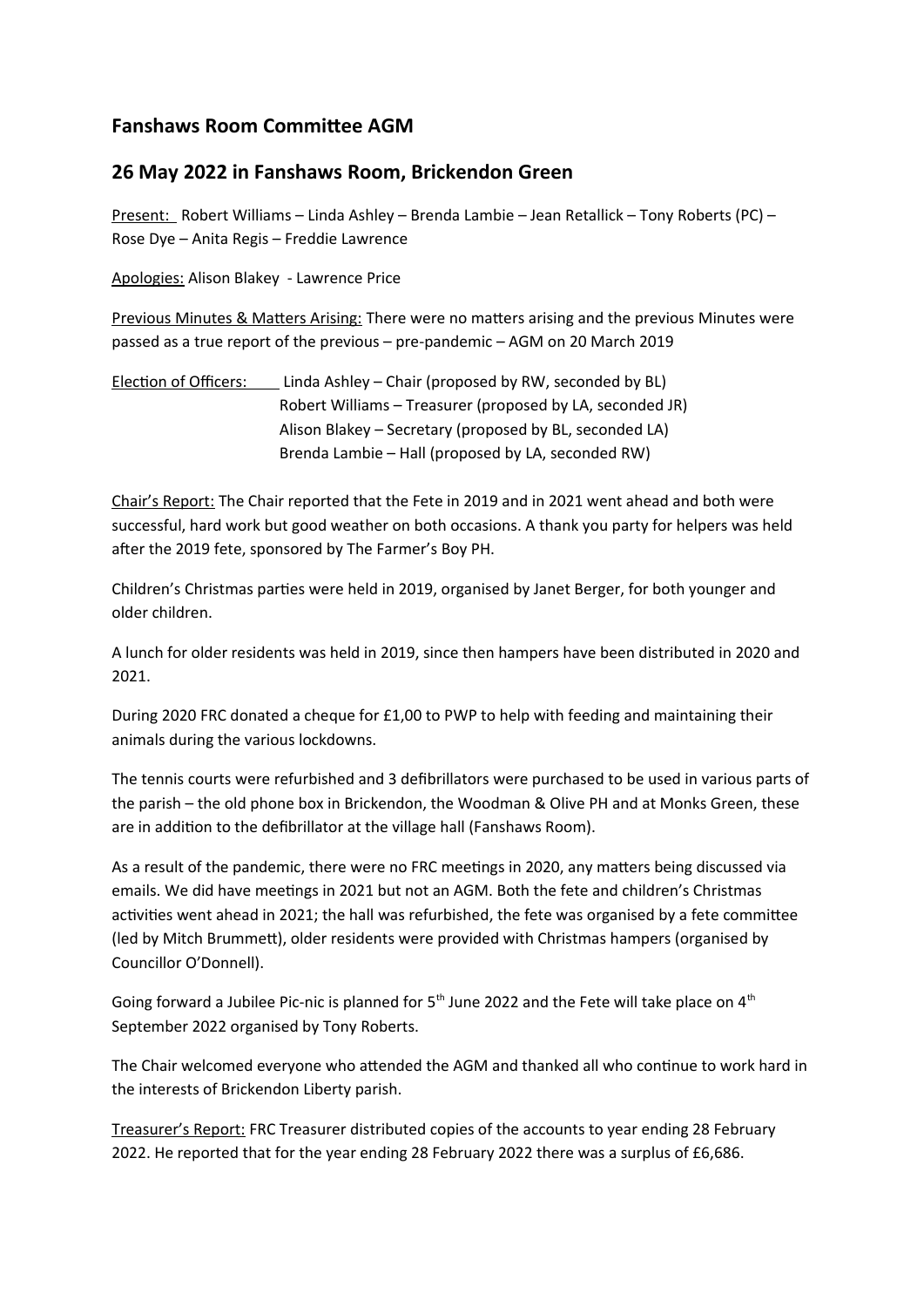The treasurer reported that, once again, this has been a strange year with Covid being a great influence. During the past financial year we have received Covid grants from the government totalling £18,241 and we have been using these grants to decorate the interior of the hall and the tennis pavilion. We have also replaced the hall kitchen flooring and resurfaced the tennis courts which had fallen into a poor state of repair. The fete in 2020 had a surplus of £3,894 which is very good. A donation of £500 was made to Guide dogs, Army Cadets and ARNI.

We have ended the year with net assets of £39,500.

Hall Report: Since 2019 Hall income has been seriously affected by the pandemic. During this time, however, all regulations were followed including purchase of paper towels, hand sanitizer, precautionary notices etc.

Bookings are now recovering and it is hoped that income will be close to that of previous, prepandemic, years.

#### Items 6, 7 and 8 on the Agenda were removed as being irrelevant to the AGM

Any Other Business: There being no other business the AGM closed at 7.45pm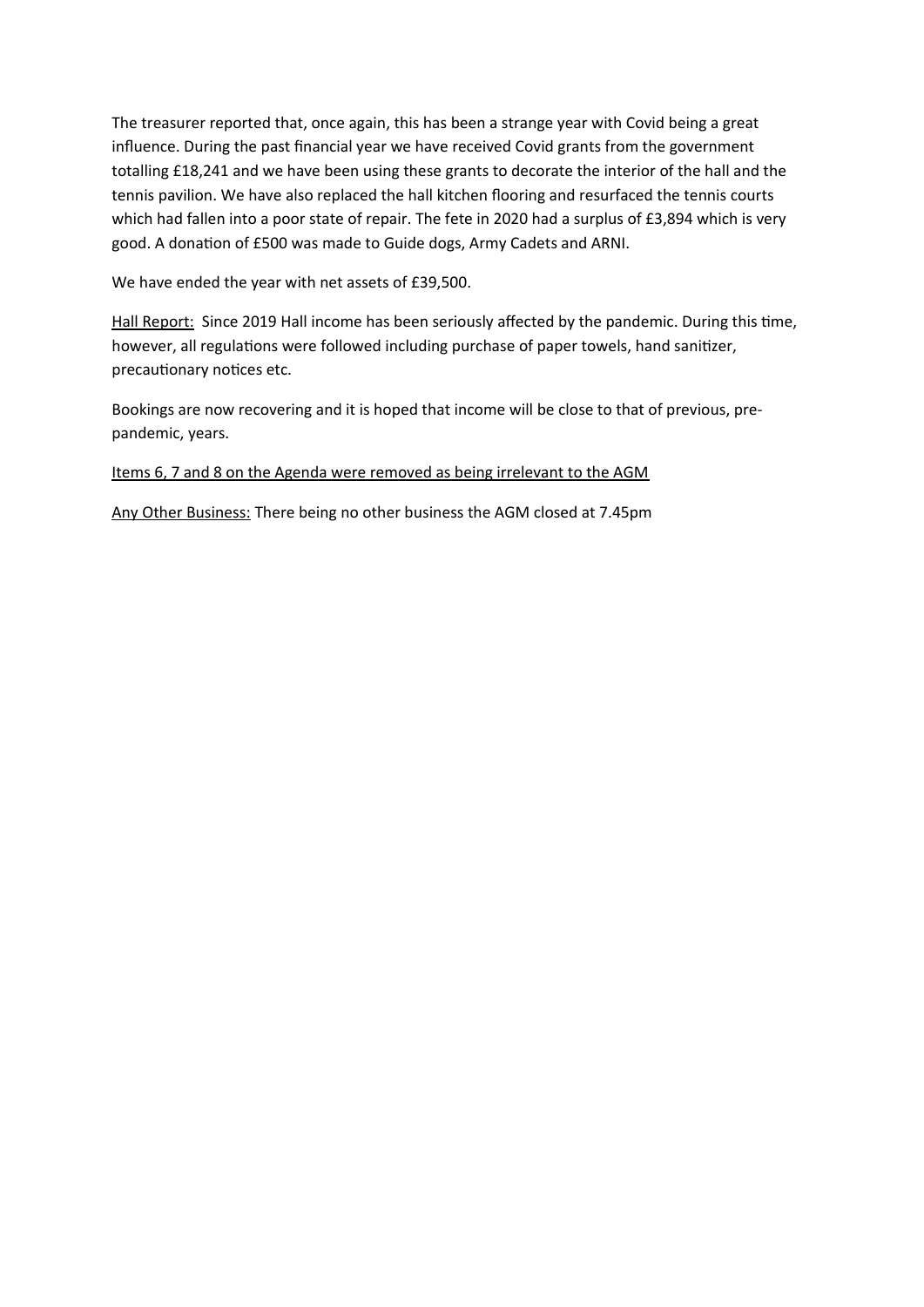# **Fanshaws Room Committee Meeting**

## **26 May 2022 in Fanshaws Room, Brickendon Green**

Present: Robert Williams – Linda Ashley – Brenda Lambie – Jean Retallick – Tony Roberts (PC) – Rose Dye – Anita Regis – Freddie Lawrence

Apologies: Alison Blakey - Lawrence Price

Minutes of previous meeting & matters arising: There were no matters arising and the Minutes were signed as a fair report.

Treasurer's Report: The treasurer referred to his report given at the preceding AGM and reported that we currently have a total sum of £42,939.99 in our current and deposit accounts.

Hall Report: BL reported that all planned refurbishment had been done and that the plumbing problem in the gent's lavatory had been resolved. On this occasion no charge had been made. She also reported that the fire survey had been done by TJ Fire, including replacement of one extinguisher. Again, this was not charged for. Thanks were offered to both the plumber and the fire safety company for their generosity.

The only outstanding job is the replacement of the fire exit doors. Mrs Dye has offered to contact Castle Joinery for a quotation.

It was suggested by the PC Chair that we should put a notice in the Newsletter asking if anybody would consider carrying out odd jobs around the Parish as they arise.

Bookings are now improving, post-pandemic.

Brickendon Fete: The date was confirmed as Sunday 4 September from 11.30am – 3.30pm. TR reported that bookings for stalls etc are going ahead and volunteers are slowly coming forward. The fete committee are looking at getting additional entertainment for children. An arrangement has been made with BGGC to cut the green before the Fete. A printer has been organised. In response to an enquiry by AR it was confirmed that the Dog Show would be going ahead.

A question was asked about parking and the need to avoid inconvenience to residents. TR reported that various options were being looked at in addition to parking on the Green. It was suggested that a note could be put through some resident's doors reminding them of the Fete but since there are so many Fete boards etc already this was deemed unnecessary.

Queen's Platinum Jubilee Celebration: LH reported that she is organising tubs of ice cream and has already purchased wooden spoons and cardboard tubs. The ice cream can be kept in the hall refrigerator on the day and she will provide it on demand. Linda will also purchase approximately 100 small packets of crisps for children.

RW is purchasing drinks that will be supplied FOC to residents. He anticipates purchasing 24 bottles of red wine and 24 bottles of white, 100 cans or bottles of beer and cans of soft drinks for children. It was thought that we have enough glasses for the wine and can provide some beer glasses for those who don't want to drink straight from the container.